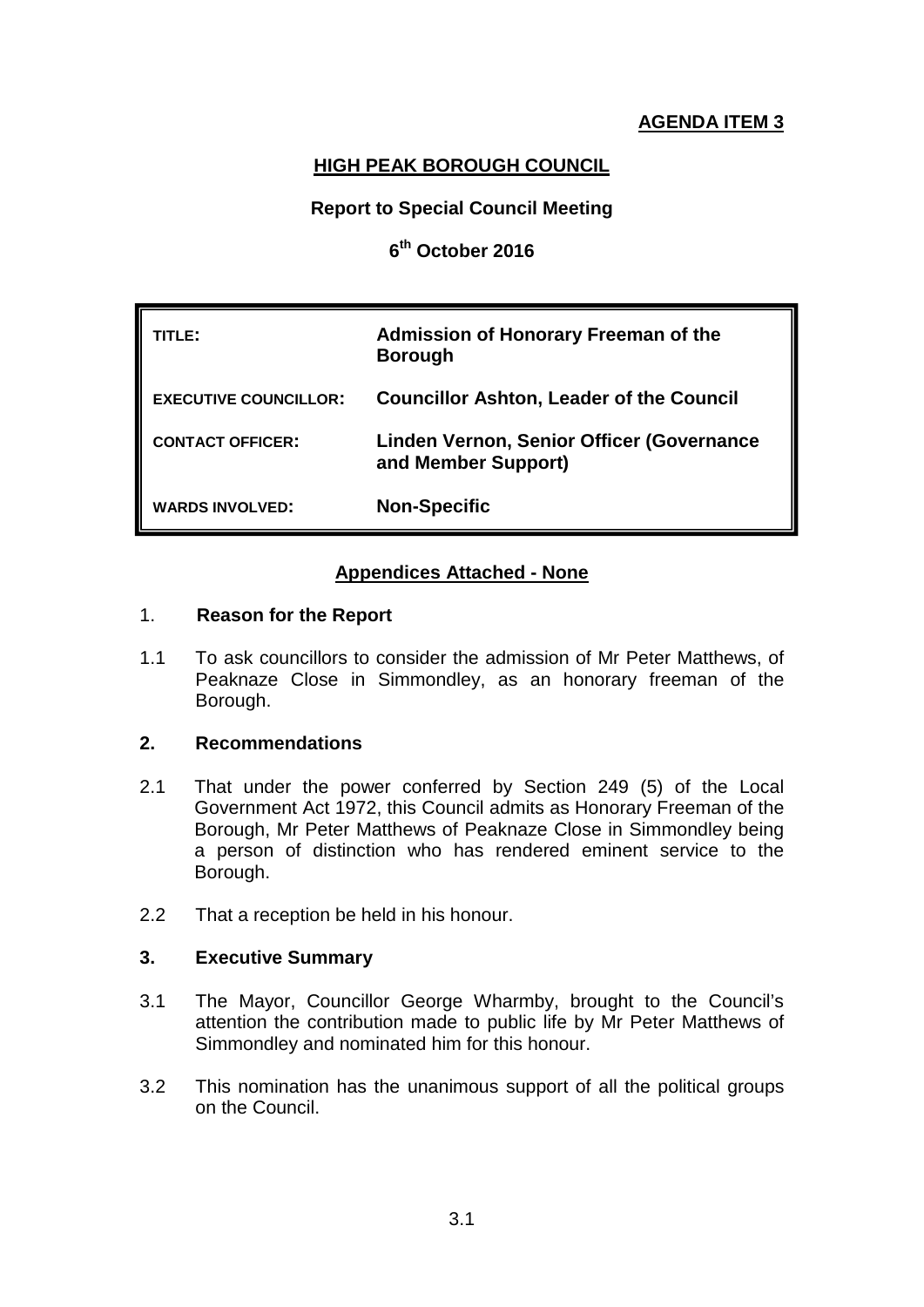## 4. **Implications**

## 4.1 **Community Safety - (Crime and Disorder Act 1998)**

None

### 4.2 **Workforce**

None

## 4.3 **Equality and Diversity/Equality Impact Assessment**

This report has been prepared in accordance with the Council's Diversity and Equality Policies.

#### 4.4 **Financial Considerations**

It is anticipated that costs can be met from within existing budgets.

#### 4.5 **Legal**

As set out in the report.

#### 4.6 **Sustainability**

None

## 4.7 **Internal and External Consultation**

This nomination has the unanimous support of all the political groups on the Council.

## 4.8 **Risk Assessment**

None

## **Mark Trillo Executive Director (People) & Monitoring Officer**

**Web Links and Background Papers** N/A N/A Linden Vernon

**Location Contact details**

Senior Officer (Governance and Member Support) Tel: 01538 395613